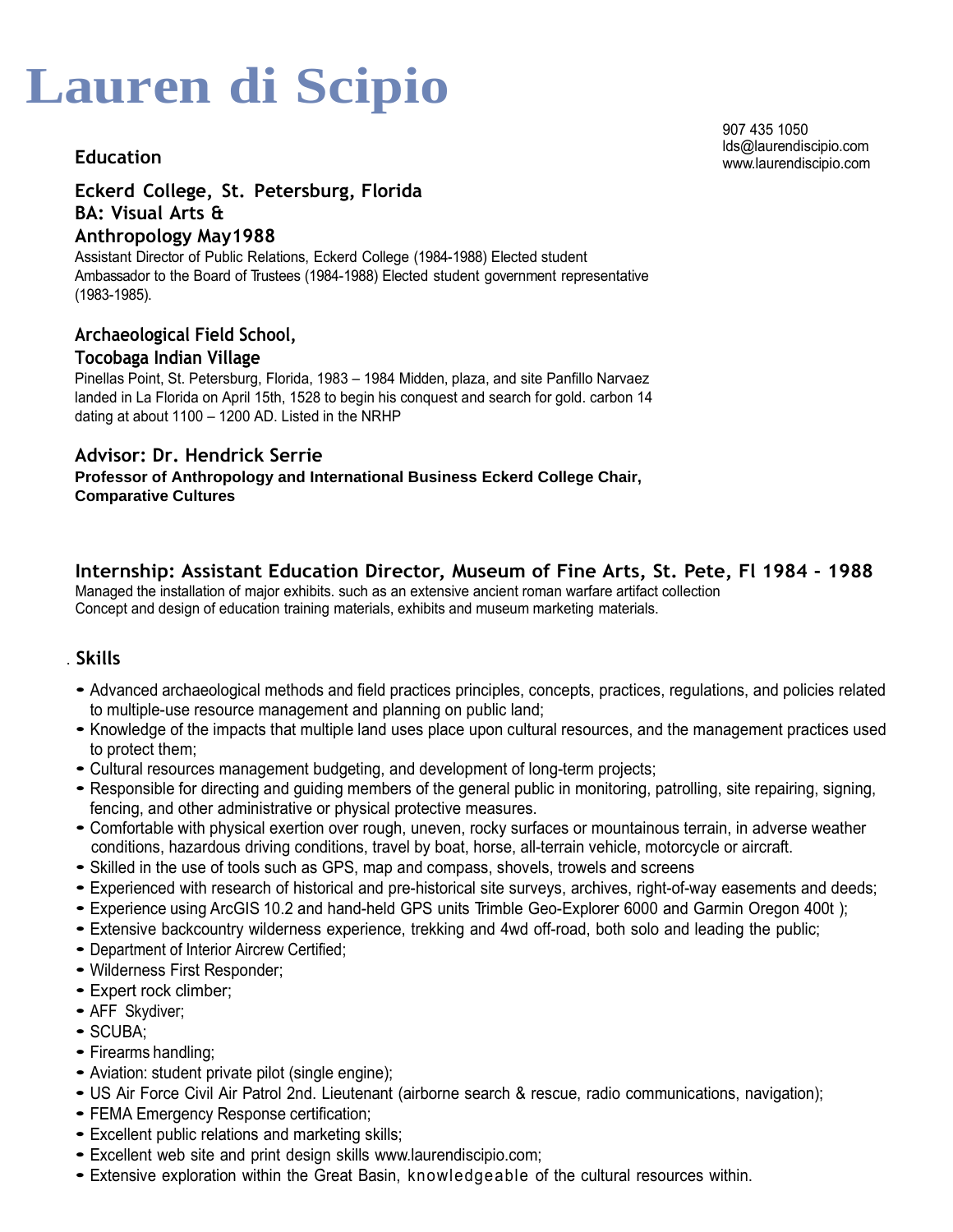## Lauren di Scipio **Magnet Alimeter discripio.com**

**The Great Basin Institute Archaeologist The Bureau of Land Management attle Mountain District, NV 2014 - 2015 GS09 archaeologist, archivist, field tech**

- Field and research archaeologist, experienced in identifying, cataloging and managing cultural, historical, and paleontological resources;
- Lead Class III inventories that require analyzing the existing data from all available sources;
- Excellent knowledge & execution of (formerly known as) Section 106 and 110 protocol compliance (as referenced by the 2014 State Protocol Agreement. Execution of guidelines and standards established between the BLM and State Historic Preservation Office;
- Communicate often with Field, District and State Offices and externally with State and Federal Agency cultural resource professionals and educators;
- Provide training and mentoring to new staff;
- Designing and conducting inventories of sites; compiling and interpreting collected data; researching reference materials;
- Writing cultural reports on inventory activities;
- Preparing documents for determination of eligibility to the National Register of Historic Places;
- Coordination with Federal and State offices (SHPO);
- ArcGIS mapping and spatial analysis;
- MS Access database coding/development;
- Management of the cultural resource information base;
- Developer and manager of the paleontological resource information base.
- Execute resource management plans and environmental impact documents, calling out cultural resource considerations, conflicts, and impacts to known and unknown cultural resources;
- Review applications for cultural resource use permits (CRINAS) and fieldwork authorizations (FARs), and mining notices, recommending approval or denial and/or changes in work proposed or personnel to be utilized
- Knowledge of cultural resource management protocols, laws, regulations;
- Monitoring of cultural resources and ensure compliance is maintained'
- Build and maintain relationships with public land users, contractors, permit holders, and field, using our cultural resources as a common thread to help bridge gaps;
- Consult internally with other archeologists and resource specialists in Field, District and State Offices and externally with State and Federal Agency cultural resource professionals and educators;
- Provide field and office employees technical advice and information as needed to assist their efforts.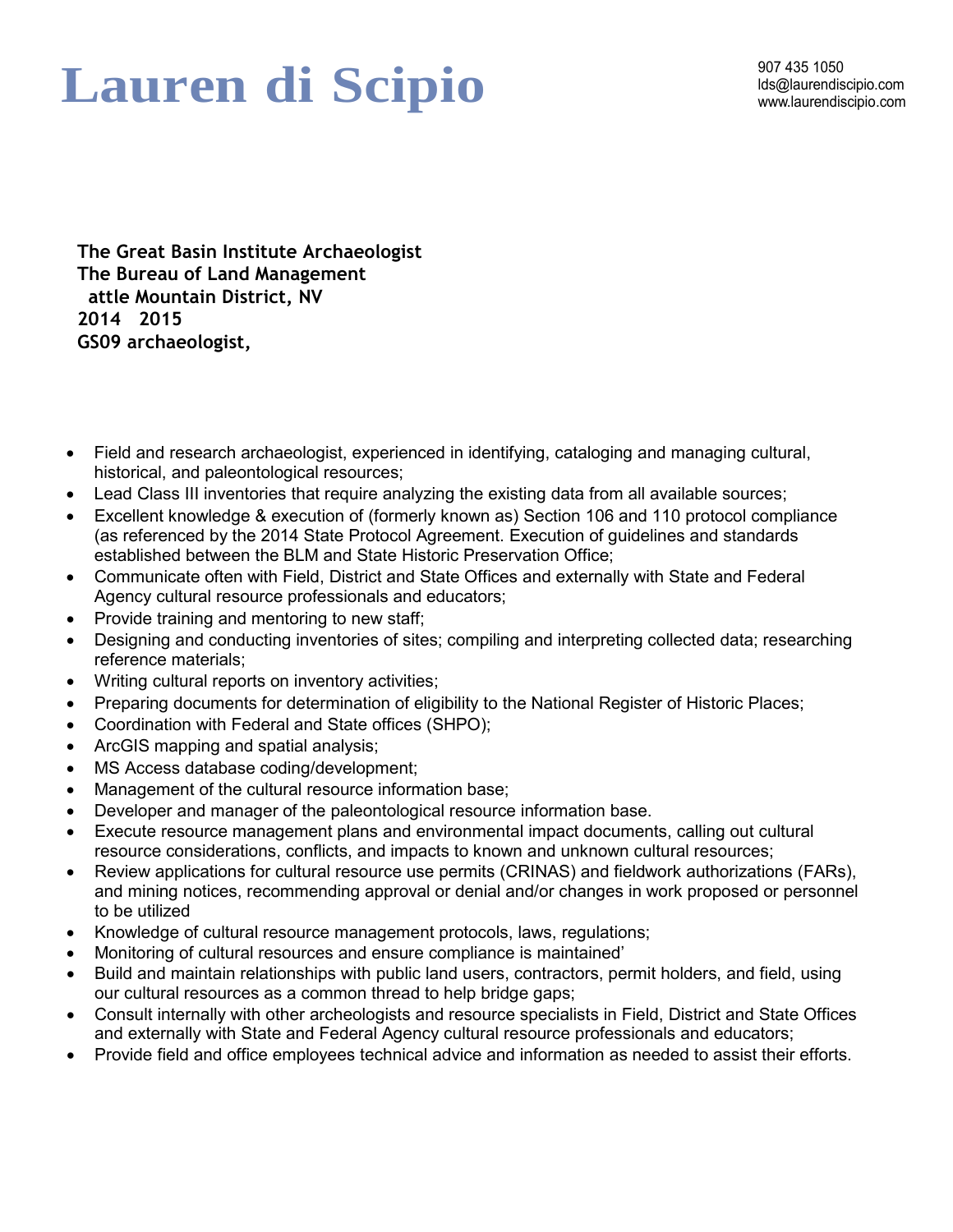# Lauren di Scipio<br>
Manufaurendiscipio.com

907 435 1050

## **Tejon Ranch Conservancy**

**2010 -2012**  Archaeologist & Public Access Guide Contact: Tom Maloney, Executive Director (805) 602 2294 [www.tejonconservancy.org](http://www.tejonconservancy.org/)

Anthropologist and backcountry guide on this historical ranch. Archeological survey, excavation, lab work, and preparation of cultural reports. Research, surveys, cataloging the historical/cultural sites and artifacts. Extensive public relations, docent training, website and brochure design.

Tejon Ranch is a 290,000+ acre parcel of private land, ancient home to the Kitanemuk, Chumash, Tataviam, Yokuts, Kawaiisu Tribes, and was the site of the first Native American reservation (Pauite) in the Country.. This ranch is pristine because it has been private land since the early 1800's and there are numerous Early Archaic sites on the land, with petroglyphs, mortars, tools/artifacts, agri sites. It has many Archaic Period sites, petroglyphs, pictographs, settlement areas, mortars with pestles in situ, agricultural sites - all essentially untouched on the largest private parcel of land in California. Historic Fort Tejon is also a part of this area and my responsibilities included research, cataloging, authenticating and digitizing an archive of artifacts, photographs, lithographs, and other documents.

Authored a comprehensive cultural summary of Tejon Ranch, including Native American and pioneer sites, cataloging of artifacts, collection of historical photos and documents for archives, extensive research, site surveys and reports. ArcGIS mapping, and presentations to various agencies, committees, Native American representatives and the public.

- Developed and Guided 80+ wilderness expeditions for the public on the 290,000+ acres (see attached);
- Docent Educ[ation Program developed c](http://www.tejonconservancy.org/)urriculum, docent-led events and created docent filed manual (see attached);
- Webmaster www.tejonconservancy.org
- Marketing material design and production (see attached);
- Public Relations/Local Community Outreach;
- Event and Member Database Maintenance;
- Development & Fundraising;
- Established the Conservancy photo & video archive;
- GPS mapping and recommendations of proposed Pacific Crest Trail re-route from the Mojave Desert to the alpine regions;
- Guided and Assisted biologists, geologists, herpatologists, historians and archaeologists with research, exclosures, GIS.

| La Brea Tar Pits Page Museum, 2013 | <b>Contacts: Aisling Farrell</b> | Carrie Howard       |
|------------------------------------|----------------------------------|---------------------|
| Archaeological                     | <b>Collections Manager</b>       | Lead Preparator     |
| excavator/preparator               | (323) 857-6300 Ext. 127          | (323) 857-6300      |
| www.tarpits.org                    | afarrell@tarpits.org             | choward@tarpits.org |

Field excavator of Project 23. Used common dig tools include the trowel, pick, knife, and brush on the unique matrix of this prolithic paelo site, that has yielded archeological discoveries including well-preserved skeletons of Smilodon, mammoth, bison, short-faced bears, dire wolf, birds, insects and other extinct species stuck in the tar. Bird, rodent and other small bones and fossils were properly labled. recoded and filed. Removal, sifting and recording of fossils and microfossils. Interaction and education of public visitors to the dig.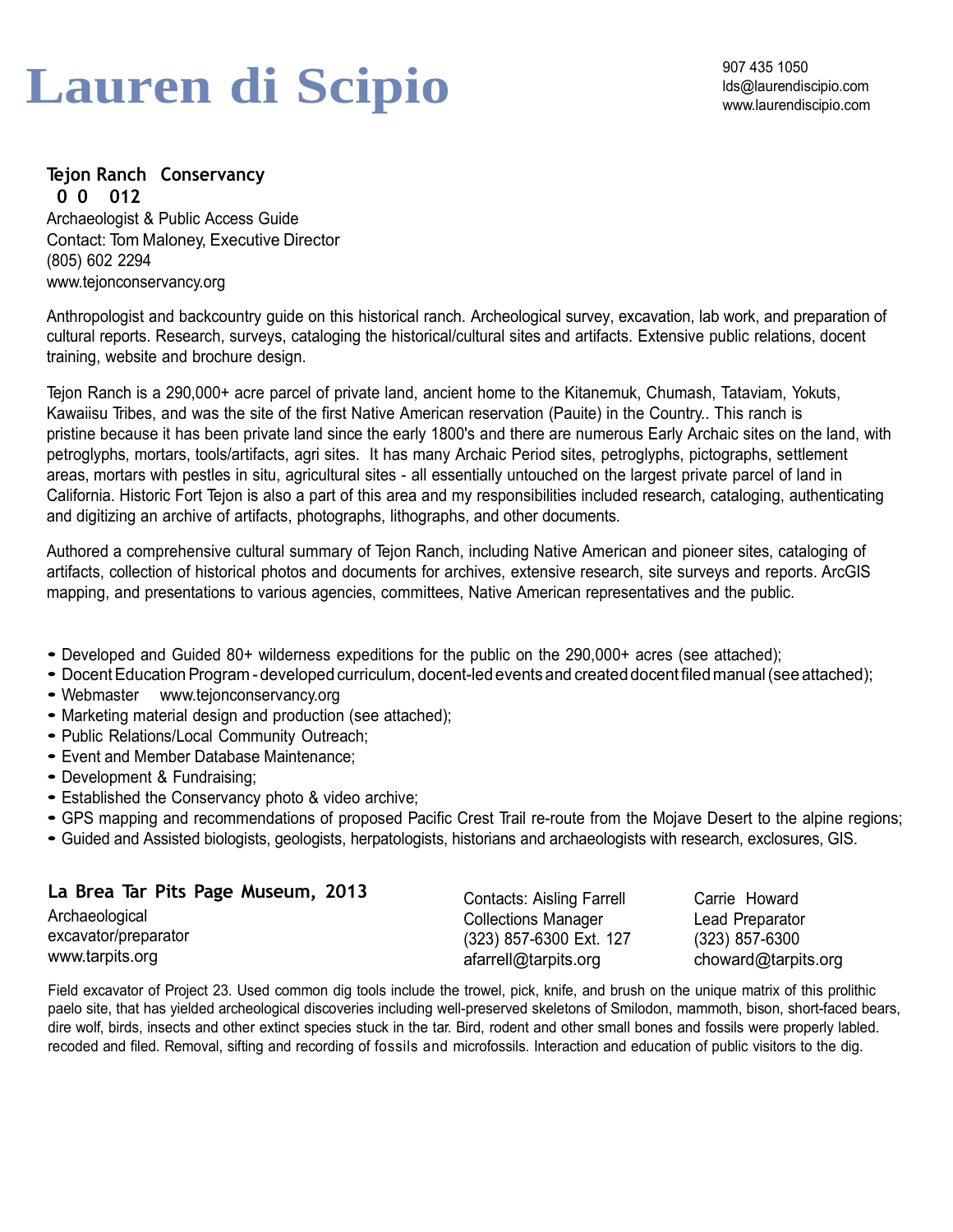## lds@laurendiscipio.com **Lauren di Scipio** www.laurendiscipio.com

## **Ancient Tomorrow Film Production 2010-2014**

Research Archaeologist [www.ancienttomorrow.com](http://www.ancienttomorrow.com/)

Contacts: JJ Yosh 310 463 0901 jiyosh@ancienttomorrow.com

TJ Casado Lead Archaeologist (714) 364 5494 [teejay@ancienttomorrow.com](mailto:teejay@ancienttomorrow.com)

Film production that explores ancient history and cultures with the goal to find cleaner energy solutions for the modern world by investigating what technologies ancients had in the past. My research included Macchu Picchu, Nicola Tesla, the Great Pyramids, vitrified stone castles in Scotland, rare earth minerals and other ancient technologies.

### **UCSB Bren School San Joaquin Oak Study, Field Staff Sierra Nevada 2011**

Sean McKnight (805) 893-4885 [smcknight@bren.ucsb.edu](mailto:smcknight@bren.ucsb.edu)

Built and installed a long-term climate monitoring stations and plant response experiment at a remote site in the Sierra Nevada Range of California. The project centered on investigating how macro-ecological responses to climate change emerge from finer scale climate and population processes. Exposure to weather, wilderness and labor.

## **Ajanta Temple Caves, India 2008**

Archaeologist Contact: Aba Narain Conservation Architects, Khar, Mumbai, India Tel (22)-26055756

Preformed on-site assessment and documentation of site status, including maps, drawings and photographs, research existing land and air surveys done of the site by the India government. Collaboration with local officials for access and documentation, and presented recommendations concerning water damage, tourist impact and public access, restoration and conservation practices. Site surveys, archives, right-of-way and deeds. Ajanta consists of 29 rock-cut cave monuments which date from the 2nd century. The caves include paintings and sculptures considered to be masterpieces of both Buddhist religious art as well as frescos which are reminiscent of the Sigiriya paintings in Sri Lanka. The caves were built in two phases starting around 200 BCE. The site subsequently received UNES CO World Heritage status.

## **Contrada Mella,**

**Excavation, Italy 2001** Archaeologist Contact: Paolo Visona (859) 257-1398 [Paolo.Visona@uky.edu](mailto:Paolo.Visona@uky.edu)

Survey and excavation of architectural features and cobblestone street, aimed at reconstructing the architectural history of the complex and its relationship to the town's plan and street grid. Inventoried new material for the archives of the Archaeological Superintendence of Calabria. Mapping, photography & drawing of site, structures and artifacts. Ceramicfinds from this site were mainly Hellenistic pottery, helping to date the cultural contexts with which it is associated. The entire reconstruction of the architectural history of the site depends largely on the analysis of the ceramics, and particularly of the fine wares, which are closely datable. Sorting, cataloging of over a thousand crates of pottery, brick, and tile. This database has been used for the study of the many different classes of ceramics imported or produced locally by the inhabitants of the site between the 3rd and the 1st centuries B.C. Excavation, mapping, photography & drawing of site, structures and artifacts, cataloging of artifacts.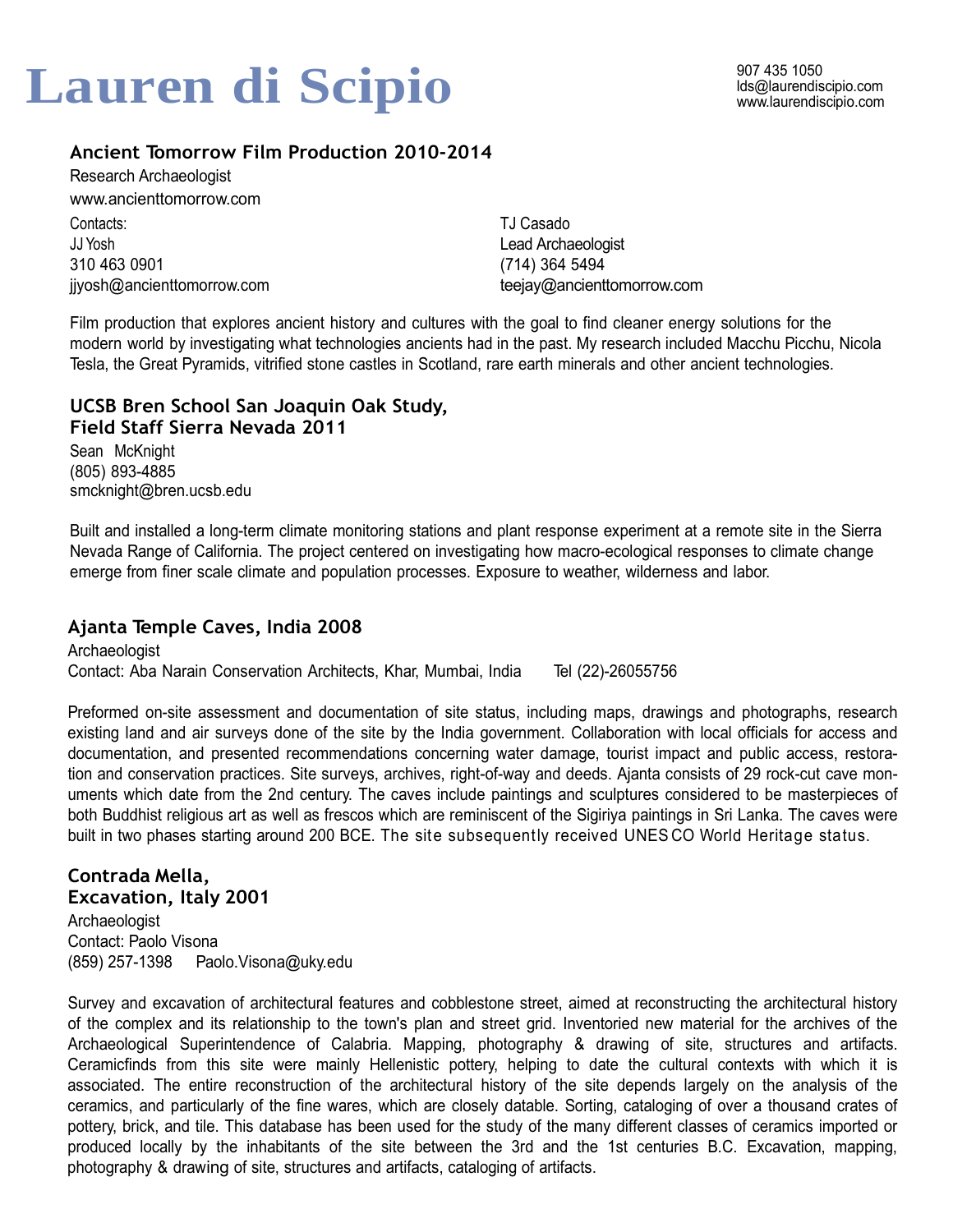## **Client Feedback & Comments**

"I have worked with Lauren di Scipio on various book projects and she has always been a reliable, skilled and innovative professional in a business know for flakes and thorny creative types. I trust she would be a valuable asset to anyone seeking a professional designer."

**Jo hn Long** Professional Writer Stonemaster Press and Falcon Publishing

"Lauren's work is awesome! She's recently helped with my product webpage, and has been great, especially when quick changes need to be made. I've seen some of Lauren's design work from calendars to brochures, and her work is extraordinary. I highly recommend her."

**David Blattel, David Blattel Photography** 

"Due to Herculean efforts by Lauren di Scipio, the RMI Solutions Journal isdead-on target for printing. (Not only that, but it is a beautiful, gorgeous layout as well!)." Hats off to you, Lauren! Fantastic work!" "When I opened this up just now, I burst into tears. It's absolutely beautiful. It is an absolutely wonderful way to start day, seriously, thank you! DEVELOPMENT DIRECTOR ALL OVER YOUR IDEA!!! Thinks it's brilliant. NOT to mention he loves the layout from start to finish.Inside Back Cover photo spread is gorgeous, totally perfect! You should consider doing a book of photography. Seriously. My husband said he has never in his life seen someone make an Events Calendar look as good as you have with combo of colors, background, photo, etc."

**Cindy Cash** Editor, Rocky Mountain Institute, Boulder, Colorado [www.RMI.org](http://www.rmi.org/)

907 435 1050 lds@laurendiscipio.com www.laurendiscipio.com

"Lauren is a well rounded graphics designer with a good head on her shoulders. She designed and built our company website and has produced several direct-mail and print ads for us as well. She provided excellent photographic services as well, the combination of which has proven very effective for us. I have worked with her on several occasions and will continue to do so in the future. Thanks Lauren!"

#### **Bryan Abbott**

"Hi Lauren, It's been a couple of months since you created our website and I wanted to write you a note to express how pleased we are with the design and function of what you created. Because much of our customer base is derived directly from the internet it was important to us that our website was be "spot on". Over the last several months we have taken notice of the positive feedback received from our clients. The feedback has been resoundingly positive! One of the primary functions on the site that has enabled us to directly track our success is the "Customer Inquiry Form" that you set up. In the first thirty days of business that form alone was responsible for more than covering the cost of designing and implementing the entire site. Your help with regards to tying Google Maps and other SEO related "cross links" has resulted in consistent traffic and tangible business for our company. In addition to the professional web-design services you provided, we found your ability to follow-through and complete the project on time and on budget to be a refreshing and a welcome change from some of our past experiences with other web design companies. You can be certain that we will call on you in the future for updates and changes as needed. Thank you Lauren!! We attribute a substantial portion of our success to your hard work, keen eye for design and follow through!

**Bryan Abbott** Beverly Hills, CA 90210 (310) 435 1489 [bryan@310antiques.com](mailto:bryan@310antiques.com)

"I met Lauren di Scipio about a year ago and she has made quite an impression on me and Civil Air Patrol, Squadron 35. She has showed tremendous enthusiasm for the program. All new members say that they want to contribute and get involved but as we so often see, their enthusiasm wanes over time; but not with Lauren. She is highly motivated and became a mission scanner and Observer, Radio Operator, and more in a very short period of time. She attended numerous training activities, plane washes, base cleanups, SAREX's, and has flown several mountain SAR and ELT missions resulting in three non-distress finds last year. She is a pleasure to be around and brings a positive energy and is always willing to roll up her sleeves and do the hard work, not just the fun work. We will miss her and she will always have a place at Squadron 35.

#### **Charles Christian**

1st. Lieutenant, CAP Squadron 35 Tel: (213) 630-5550 Ext. 130 [charles@anei.com](mailto:charles@anei.com)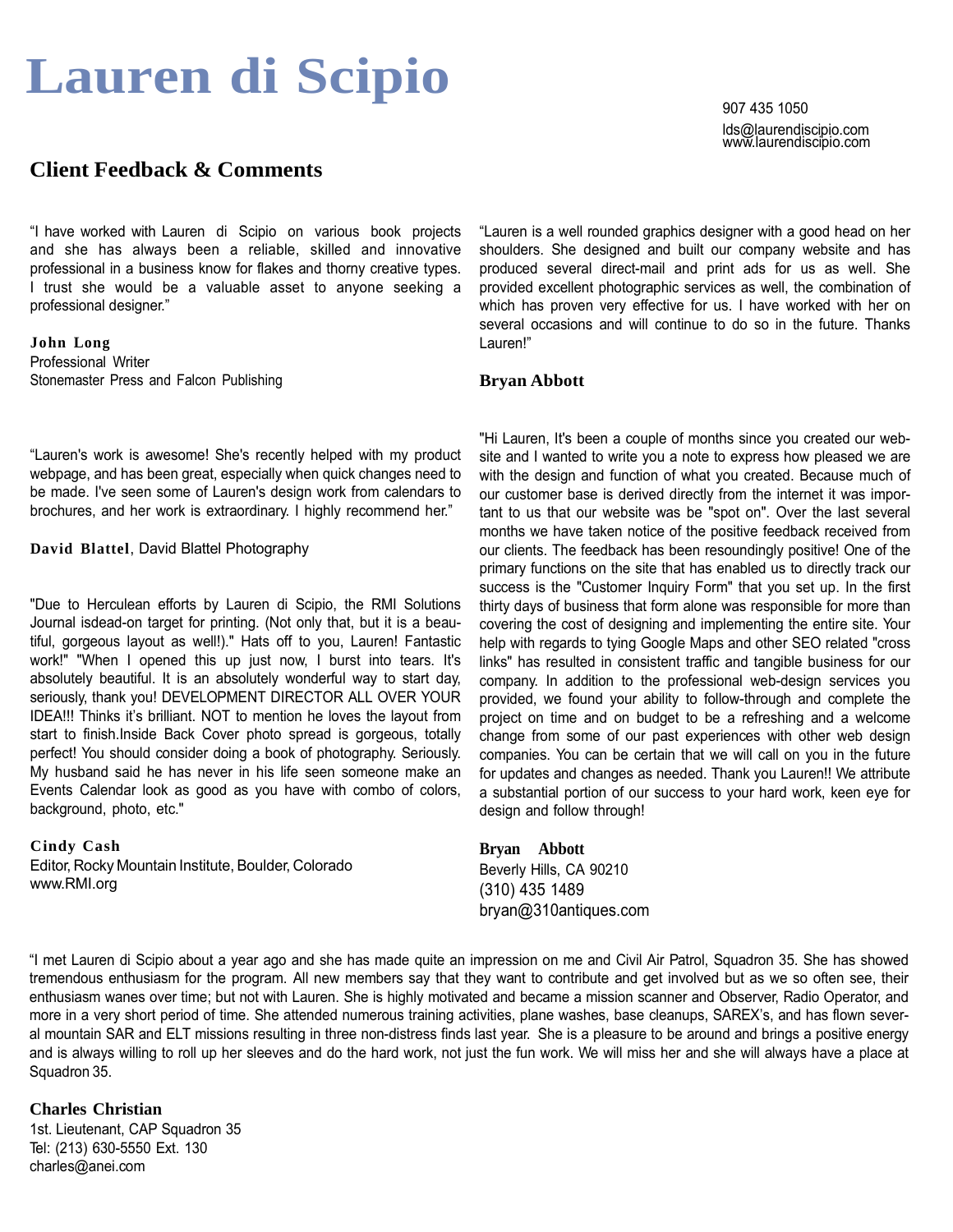907 435 1050 lds@laurendiscipio.com www.laurendiscipio.com

**"As her supervisor I found Lauren to be consistently hardworking, dedicated, creative and resourceful. She exceeded expectations as part of our team."**

"Lauren developed the Tejon Ranch Conservancy public access program offering 40 outings over two seasons, exploring 240,000 acres of backcountry terrain on Tejon Ranch that includes the Mojave Desert, the San Joaquin Valley, the southern Sierra Nevada Range and the Coastal Range. Lauren has deep experience and is comfortable in the backcountry, including while managing groups of people in such settings, and has many other valuable skills.

Hundreds of interested public, students, biologists, board members and other VIPS safely experienced the ranch with Lauren as a guide. The feedback from participants and board members reflect great satisfaction with the outings she designed and led. Some aspects of these hikes included natural and cultural history, and her anthropology and archeology background lent itself naturally to educating about the Native American presence on the land, as well as preparing a cultural summary of the history of Tejon Ranch.

Lauren also launched our docent training program which involved seasoned friends of the Conservancy as well as a local high school class. Other responsibilities included archaeological work, prehistoric and historic cultural reports, website updates, database management, archive development and the design and production of a series of high-quality brochures and our docent training manual.

**Tom Maloney**  Executive Director Tejon Ranch Conservancy (661) 248 2400 ext 1 office (805) 602 2294 Mobile [tmaloney@tejonconservancy.org](mailto:tmaloney@tejonconservancy.org)

**"I keep coming back to Lauren for any design work.**  Lauren is able to create what I need and simply delivers each time. A business owner, Lauren is enjoyable to work with, she's been a fantastic support and has my complete trust. Highly recommended!"

**Mar kus B ec k** Alpine World Ascents **"I'm happy give Lauren a very positive reference**. She built a website for my real estate company and generated a print media ad in an upscale magazine for us. Both the website and ad are outstanding, and the process through completion was completely efficient & professional. And Lauren may be the nicest, most genuine person I've ever met!

**Dav id He kho us e** Village Real Estate Montecito, California

## **Professional References**

**Tom Maloney**  Executive Director Tejon Ranch Conservancy (661) 248 2400 ext 1 office (805) 602 2294 Mobile [tmaloney@tejonconservancy.org](mailto:tmaloney@tejonconservancy.org)

**Charles Christian** 1st. Lieutenant, Civil Air Patrol (213) 630-5550 Ext. 130 [charles@anei.com](mailto:charles@anei.com)

**Paolo Visona** Lead Archaeologist Contrada Mella Calabria, Italy (859) 257-1398 [Paolo.Visona@uky.edu](mailto:Paolo.Visona@uky.edu)

**John Long** Writer/Professional Climber (310) 428 7104 [vivalargo@aol.com](mailto:vivalargo@aol.com)

**TJ Casado** Lead Archaeologist Ancient Tomorrow (714) 364 5494 +61 421 596 336 [teejay@ancienttomorrow.com](mailto:teejay@ancienttomorrow.com) **Bryan Abbott** [www.310antiques.com](http://www.310antiques.com/) Antique Appraiser Professional Design Client (310) 435 1489 [bryan@310antiques.com](mailto:bryan@310antiques.com)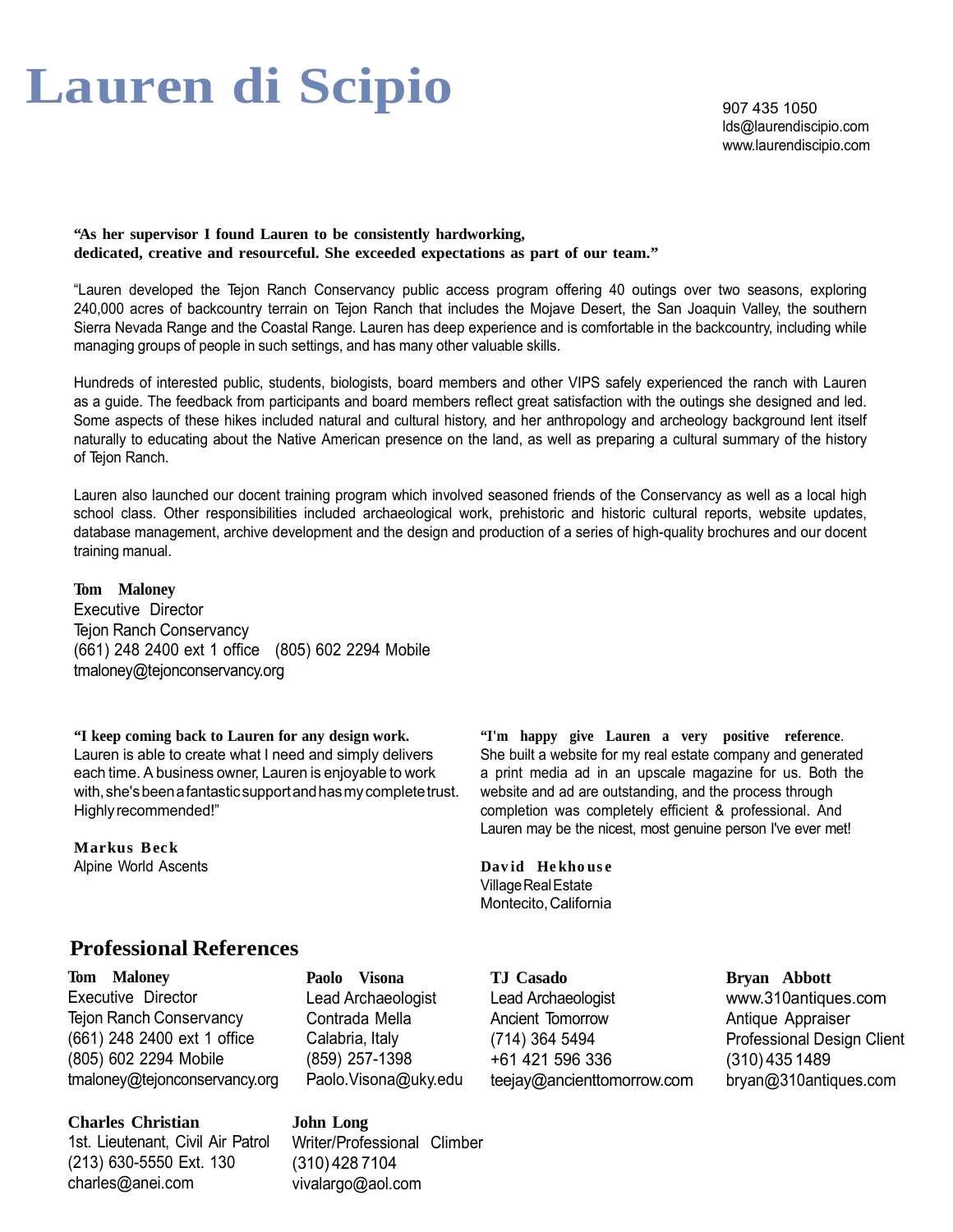## $L$ *auren* di Scipio<br>  $L$ aurendiscipio.com . Ids@laurendiscipio.com<br>  $\frac{1}{2}$  (907 435 1050 . PO Box 2907 . Homer, Alaska 99603

#### **Creative + Marketing**

#### **Creative + Marketing Director: Alaska Military Heritage Museum [www.alaskamhm.org](http://www.alaskamhm.org)**

Brand identity, brochures, direct mail, logos, web banners and graphics, annual reports, trade shows. Magazine, catalog and book graphic and web design. Industries: real estate, extreme sports, travel, luxury, recreation, academic, retail and technical, military. CMYK and digital print concept, design and production. Photo concept, styling, shooting and retouching. **Other 2018 clients include Anchorage Museum, The Army National Guard, Citizen Soldier Magazine, Alaska Veterans Association and Glacier City Gazette.**

#### **Marketing + Public Relations Director, Western Air Flight Academy, Boulder, Colorado**

Public relations, marketing and creative direction, including press releases, website development, brochures, newsletters, SEO, Social Media and client relations. Implemeted a strategy that got the school voted as one of the top ten AOPA flight schools in the nation, two-consecutive years 2013-14.

#### **Archeologist & Public Relations Coordinator, Tejon Ranch Conservancy, California**

Website development, marketing brochures and field guide manuals. Public relations and speaking, organizing & leading backcountry expeditions, archaeological research, federally compliant-field surveys and compilation of detailed cultural reports. Social Media and SEO. Development of docent education program.

#### **Art Director, Rocky Mountain Institute,** *Solutions* **Magazine, Boulder, Colorado**

Responsible for concept, design, production and photography of one of the leading magazines in the sustainable building and energy sector.

#### **Art Director, Billiard Congress of America, Boulder, Colorado**

Responsible for complete rebranding and redesign of all identity and promo materials such as logos, websites, research reports, annual reports, trade show materials, book design and production. Designed, built and launched <www.generationpool.com>site. Responsible for branding, logos, print and web marketing elements, all trade show signage, photography of **National 9-Ball Tournament, Charlotte, North Carolina, 2008.**

#### **Director of Digital Media, Henderson International School, Las Vegas, Nevada**

Design and build of 100K state of the art, Mac-based digital media classroom. Video storyboards, shooting and editing, Adobe Creative Suite, QuarkXpress, Final Cut Pro, CMYK print process, etc., to students K-12 with responsibilities including curriculum development and results testing.

#### **Production Manager,** *Traverse* **Magazine, Traverse City, Michigan**

Responsible for reviewing client requirements to the final stages of production and distribution, management and direction of incoming advertisements. Placing ads and editorial in layout. Managed clients, printers, vendors, staff. Pre-flight of entire magazine for printer at deadline.

#### **Art Director,** *Westport* **Magazine, Westport, Connecticut**

Designed and launched this award-winning, lifestyle publication. Managed design staff of 4 and all phases design and production. Photo shoot concept and styling; Image retouching, press CMYK press checks, photo retouching. Hired photographers and illustrators and managed projects.

#### **Associate Art Director,** *Greenwich* **Magazine, Greenwich, Connecticut**

Hired as a freelancer at deadline - promoted to associate art director full-time in 3-months. Advertising and editorial concept, design, production and approval. Photo styling and shoots.

#### **Manager of Alumni Affairs, Outward Bound, Greenwich, Connecticut**

Art Director of catalog and the *Compass* newsletter with 300,000 circulation internationally; Liaison between alumni, trustees and staff; Media and PR spokesman, market research, database management; National service projects; Managed \$200,000 budget and 2 staff. Brochure design.

#### **Production Manager,** *Palm Beach Illustrated* **Magazine, Palm Beach, Florida**

Management and direction of incoming advertisements. Built ads and editorial layout. Pre-flight of entire magazine for printer at deadline.

#### **Partial Client List**

- Colorado Better Business Bureau
- American Mountain Guides
- Boulder Chamber Commerce
- Boulder Magazine
- Sierra Club
- Derecktor Yachts
- Anchorage Museum
- Gaiam
- Sharp End Publishing • Army National Guard
- Rock and Ice Magazine
- Stonemaster Press
- Climbing Magazine
- 
- 
- 
- 
- **Eckerd College, St. Petersburg, Florida Bachelor of Arts Fine Arts & Anthropology**

Assistant Director of Public Relations, Eckerd College Elected student ambassador to the Board of Trustees

#### **New Canaan High School**

New Canaan, Connecticut, Anthropology Major

#### **Other Skills + Experience**

- Advanced archeological methods principles, related to multiple-use resource management and planning on federally-managed public land;
- ArcGIS and Trimble Geo-Explorer software and hardware;
- Department of Interior Aircrew Certified;
- Wilderness First Responder;
- AFF Skydiver and SCUBA certified;
- Aviation: Student private pilot (single engine);
- US Air Force Civil Air Patrol 2nd. Lieutenant (airborne search & rescue);
- FEMA Emergency Response certification.

#### **Assistant to the Education Director Museum of Fine Arts**, **St. Petersburg, Florida**

Managed the installation of major exhibits including Indigenous artifact and fine art collections. Concept and design of education training materials, exhibits and museum marketing materials.

Created + led docent tours for student groups and the general public.

- The United Way • Citizen Soldier Magazine
- The Nature Conservancy
- U.S. Department of Interior
- Malibu Magazine • Westport Magazine